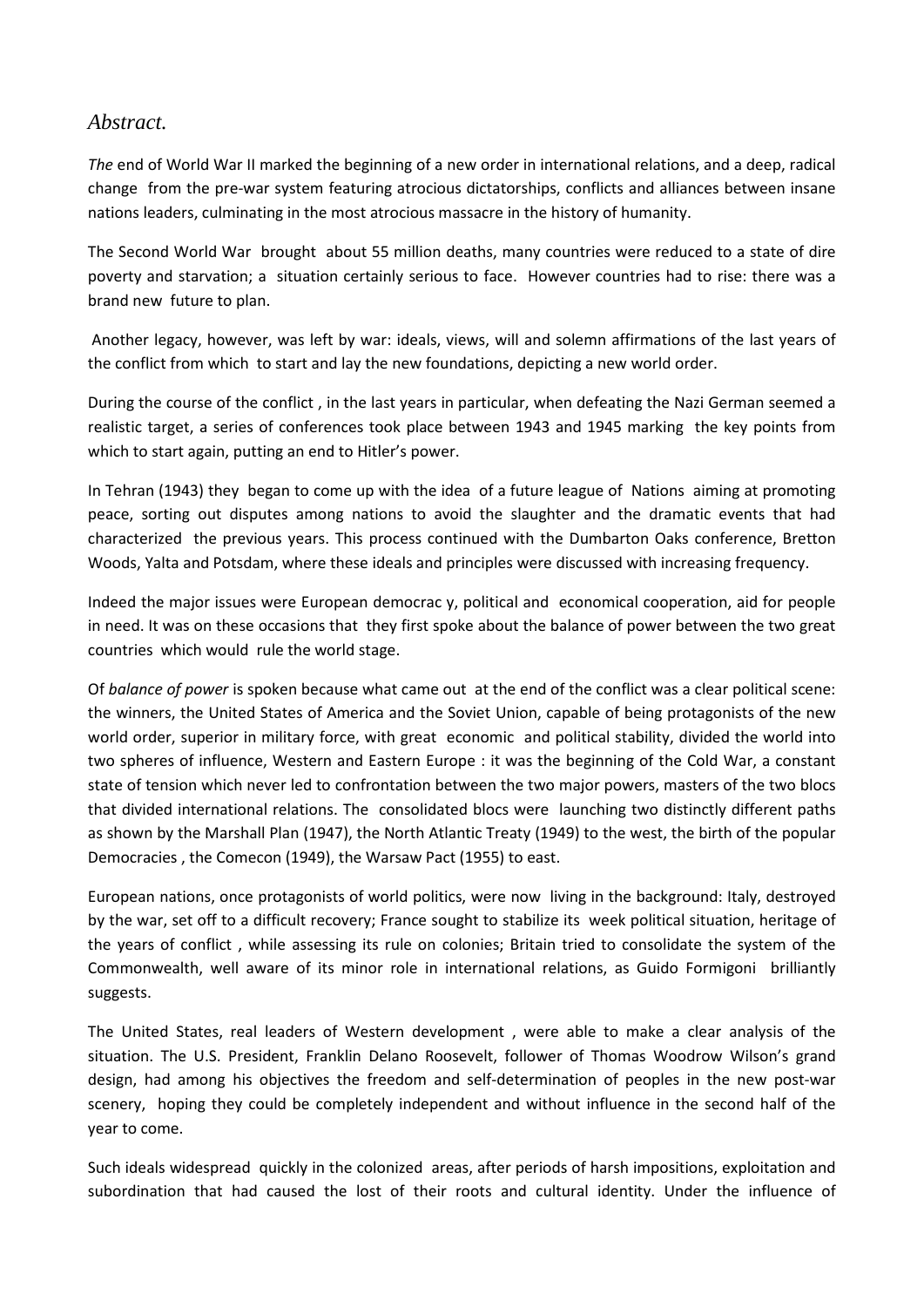charismatic leaders, various national movements claiming for independence ,originated the *phenomenon* of *decolonization.* 

Domestic outbreaks of tension that gradually took shape in both England and France, were managed differently by the two major European powers.

England proved to be more far-sighted realizing the deep political change which was taking place. It worked to consolidate its system of commonwealth of nations, even through gradual concessions, especially from the political point of view, rather than come to unnecessary clashes: too many had been the human victims, and it was necessary to maintain as much economic benefit as possible.

Differently from England, Paris still advocated a policy of force , out of date and anachronistic, eager to consolidate a political situation that no longer had reasons to exist.

Consequence of such a catastrophic policy was the increase in the phenomenon of decolonization, as the Tunisian, Moroccan and Algerian thorny cases testify. Guided by Habib Bourguiba and Youssef, symbols of freedom for their peoples, Tunisia and Morocco were able to achieve independence in 1956, through a stiff resistance.

The parable of Algeria had different implications: it was a tough fight, bravely conducted by the National Liberation Front led by Ahmed Ben Bella, who gradually came to new successes, and possibly threatened the French Fourth Republic, in a situation of complete political instability .

It all seemed destined to dramatic results for Paris but when the hero of the resistance Charles de Gaulle took the power everything changed since he understood the necessity to grant concessions to the Algerian nation , well aware of the ineffective policy so far adopted to manage colonies. After a cautious approach he must have realized the need to concede the independence to the Algerian nation after a final negotiation that seemed impossible and unrealistic only a few years before : in 1962 the Evian agreements were signed, the independent Republic of Algeria was born while France managed to ensure the greatest possible benefits.

Similar events, including less hard and more peaceful outcome of the above-mentioned cases or battles with victims and sacrifices in the name of independence, shook many countries and brought about full sovereignty over their territory and the epilogue of the old colonial system.

The emerging phenomenon of decolonization found echoes during the twenty-first session of the General Assembly of the United Nations, held between September and December 1960. With the participation of Nikita Khrushchev and Fidel Castro, it ended with a resolution that would have condemned all forms of colonialism, imposing a complete and immediate liquidation of the colonial system; but the afro-Asiatic countries got a tougher resolution, which stated that the decolonization was to be terminated without any delay. The Afro-Asiatic newly independent countries considered the United Nations an important point of reference, a forum for international issues, as evidenced by the numerous admissions to the Organization of the countries that had a role in the forefront of international politics.

The fight to the remaining forms of colonialism, the support of the United Nations, a careful calculation of the benefits and negative aspects in deciding the future alliances ,on the one hand the possibility of being subjected to Soviet influence, which had supported the struggle of the new countries faithfully respecting the Marxist-Leninist ideology that saw colonialism as the acute phase of capitalist imperialism, on the other hand the possibility to join the giant American and Western bloc, all contributed to consolidate the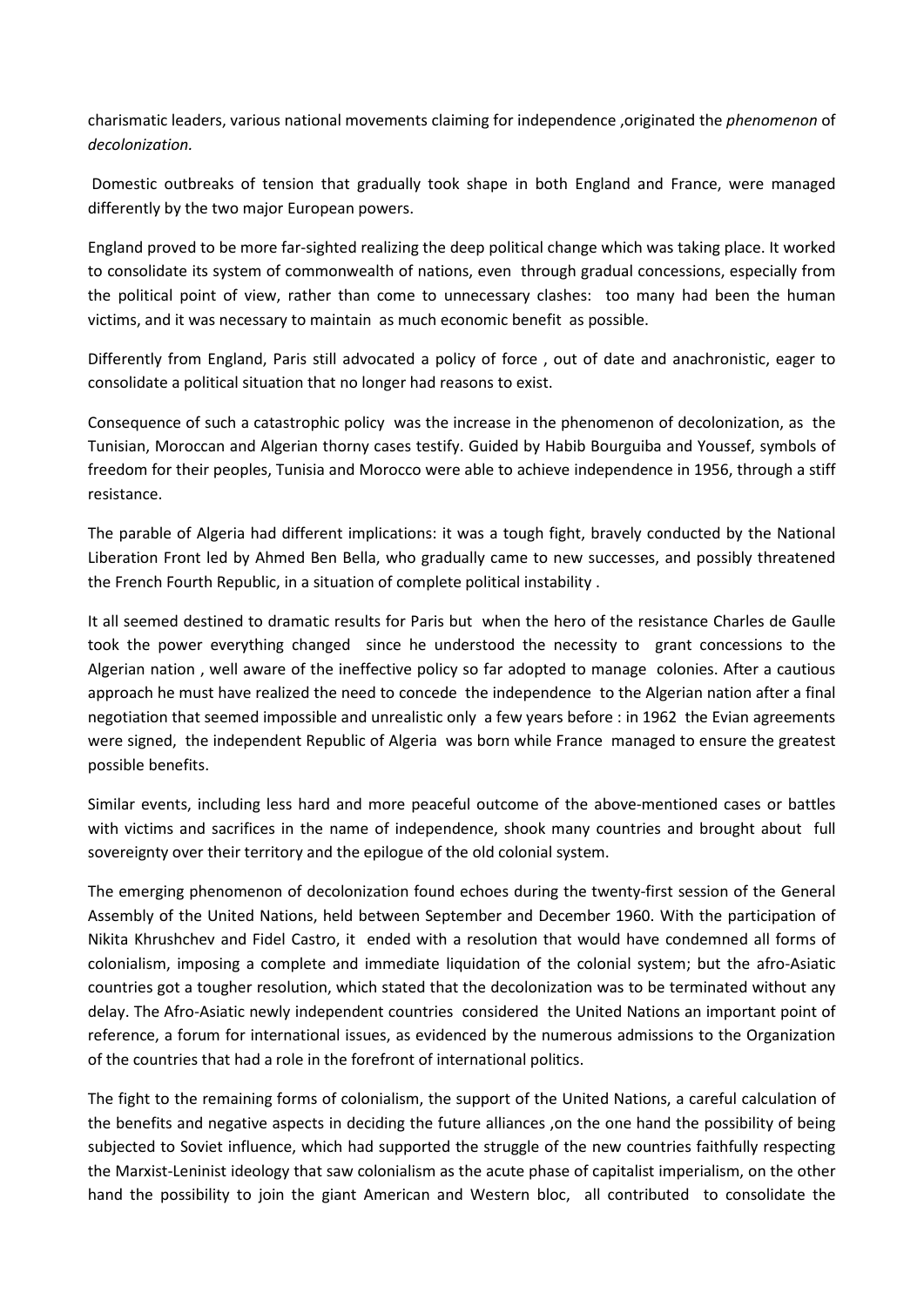emerging afro-Asiatic bloc in international relations by bringing the specter of neutralism, in the words of Henry William Brands.

The countries of recent dependence, belonging to the Afro-Asiatic bloc, decided in a preliminary meeting which took place in 195, to hold a new, major conference the following year in Bandung , this decision being taken by the so called countries of Columbus, name derived from an earlier meeting.

The conference was held in April 1955 , in Bandung, Indonesia, summoned by five countries: India, Pakistan, the People's Republic of China, Ceylon, Birmania. On the whole the conference was attended by delegates from twenty-nine countries. The condemn of colonialism as well as the cold war were the major issues. They also tried to establish a common attitude towards the newly born afro-asiatic bipolar confrontation bloc.

The refusal of the coalition of Bandung to be part of one of the two poles ruling the world was stated, so was the policy aimed at establishing binding agreements with one of the two great powers believing that neutrality would be the best strategic policy ever, leading to an effective self development and independence from global governance, cancelling any form of submission while promoting a new and different form of colonialism that could also occur through political agreements and economic interdependence.

The conference ended in a final declaration in which these principles were reaffirmed by the addition of a promise of international political cooperation among the countries participating in the summit.

As a result of the thunderclap of Bandung, as it was defined by political Senegalese Leopold Senghor, the expression Third World entered into the international language. It can be traced back to an article by Alfred Sauvy on the Observateur which referred to the Third World as the emerging third force in world politics, an alternative to the international bipolarism , and in a strictly economic sense, indicating the emergent new economy, yet still to define in its fundamental features, typical of the newly independent countries opposing both the capitalist-style economy of the Western world and the strong centralized planning of the communist world of the Soviet Union and its satellite countries.

Bandung also proved to be a novelty in the world politics : China for the first time diverged from the Soviet policy, expressing the desire to enter into a different political path escaping the shadow of Soviet communism, rejected in the evaluation of the possible alliances , by the rising Bandung bloc. Even Tito's Yugoslavia was aware of the chance to get away from the communist system and the people's democracies set by Stalin, claiming at last, for their own place in foreign policy, sitting at the table of the protagonists next to China in the Bandung Summit.

The process outlined in Bandung continued with a new meeting in Egypt, Cairo, in preparation of the most important event in Belgrade, which took place a few years later; while condemnation of colonialism, and the establishment of non-alignment movement in international politics were stressed again, the political nature of the third bloc in international relations was debated extensively while the doctrine of neutralism and the binding nature of the coalition born in Bandung were no longer object of interest.

A summit held in 1961 in Belgrade, Yugoslavia, formally sanctioned the birth of the Non-Aligned Movement, as a third force opposed to the bipolar world of East-West, main object of this paper.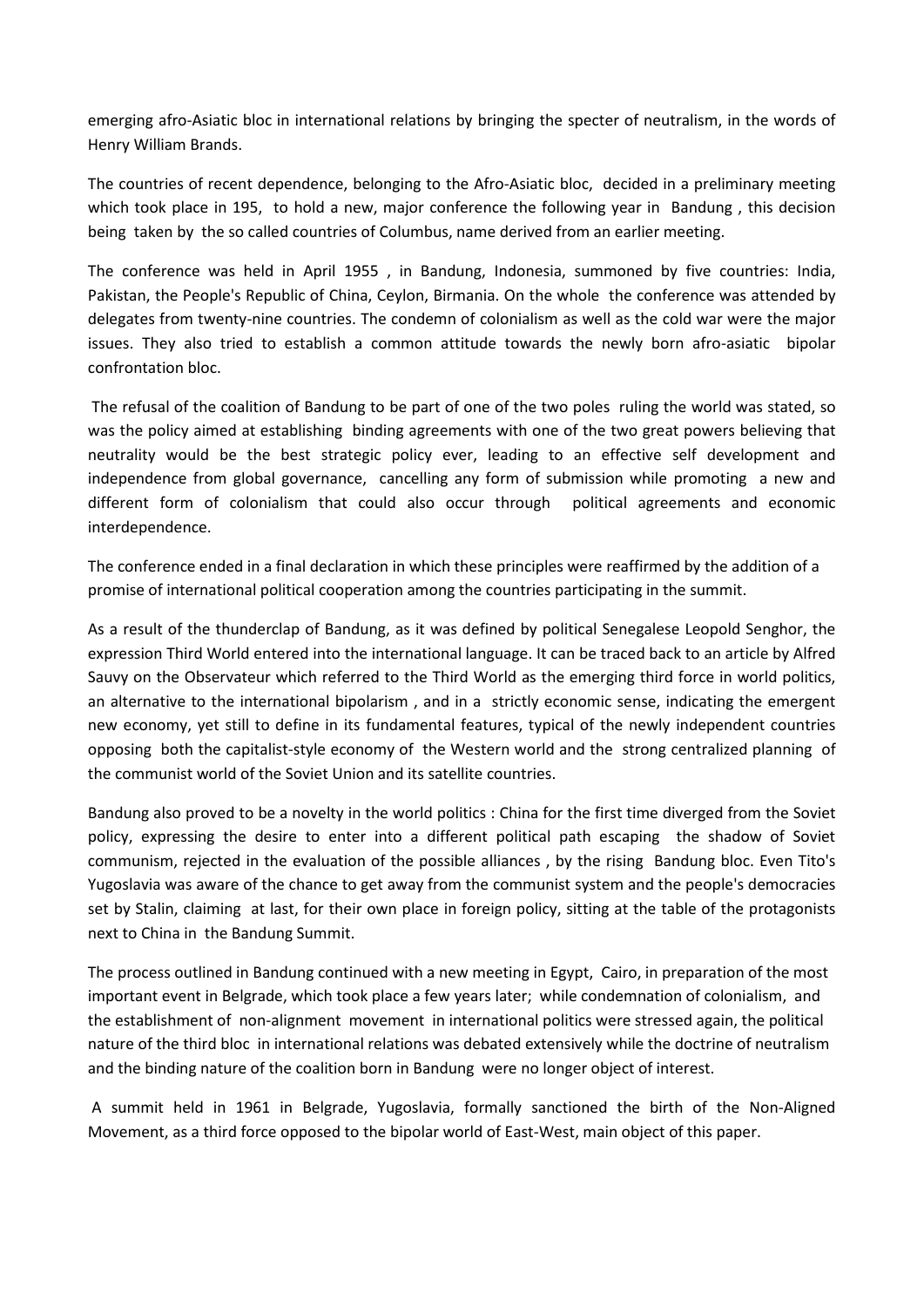The phenomenon of decolonization was in its crucial phase (see the Evian agreements of 1962), and thus the Western colonialist policy continued to be widely condemned while divergent opinions in the interpretation of the phenomenon still existed.

In the end this was to prevail: they could not be aligned without being neutral and have an agreement of a more or less binding nature with one of the great powers, this was one of the most serious errors of the Third World countries, not compacted, without a proper identity, thus leaving everyone the impression that Belgrade and Bandung were missed opportunities.

The Belgrade conference marked the end of the most controversial political phase of the Non-Aligned Movement, influenced decisively by the international situation; indeed, the hardest time of bipolar confrontation had ceased soon after the war, the atmosphere between the great powers of the two blocs improved and the necessity of a strong line-up against the blocs of the Cold War was no longer urgent.

Still they had a long way to go before being able to determine the fate of entire populations after the process of decolonization while setting a policy of cooperation and guidance for long-term relationships with the great powers that dominated the world economy.

Actually, the countries of the third world, seemed to have come back at the starting point of their development although the United Nations were still the most important point of reference to support their needs and ideas. The issues of cooperation and development were the bases of the constructive dialogue between North and South, which eventually led to the United Nations Conference on Trade and Development (UNCTAD) in 1964 that discussed the need to set up a new concept in interstate relations between the countries of the third world and the Western powers, following the formula previously established , known as trade notes aid, stressing the need for a decisive economic approach and with tangible results and not merely symbolic and humanitarian.

Claiming for a correct cooperation between countries and focusing on the ideals set out in previous years, in 1968, at a conference in New Delhi, India, the countries of the Third World were able to get the major powers devolve 1 per cent of their GNP as aid for development.

The weak role played by the Soviet Union in international relations emerged clearly: the leading role played years ago through a condemnation of Western colonialism was not followed by an efficient policy of development and increase of welfare of the newly independent populations, proving its failure though not too much of a percentage, compared to the agreements in New Delhi, however relevant considering the small amount in question.

Subsequent meetings, such as that of Algiers in particular, did not determine any novelty in international politics and in the non-aligned movement since development issues and cooperation policy were strongly affected by the oil shock of 1973 and by the different position of oil exporting countries , perfectly aware by now, of their incredible source of wealth.

In the mid-seventies the new born European Economic Community took part in the international issues with its ideals of aid to overseas French territories and developing countries as evidenced by the first documents Journal of the European experience.

Under the European umbrella the Lomè and Yandè Convention were signed in order to meet the needs of the ACP countries (which stands for African, Caribbean and Pacific) ; however even the Community's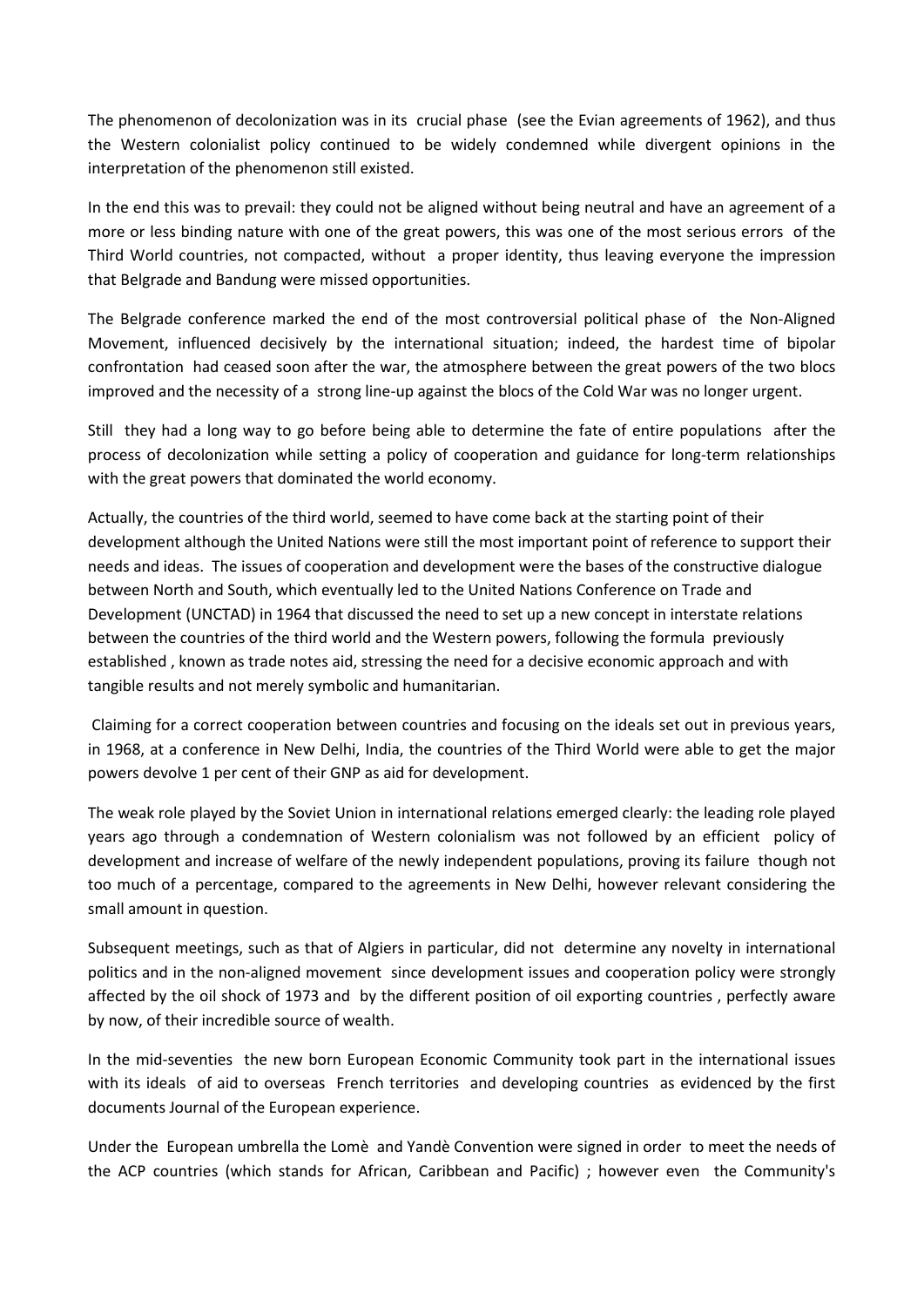approach did not bring results capable of setting a long-term policy, falling into the same errors typical of the Western-setting approach.

The political and economic implications of recent years, however, ended up making the third force in world politics less and less compact, indicating different paths to the fate of the old coalition of Bandung: the oilexporting countries started their own development playing upward in relations with Western states now possessing resources that would determine their economic fortunes, while others, such as China and India, rose themselves and entered the newly industrializing countries class, becoming in a few years leaders in the world economy; some countries in Latin America, overcame the international debt problem, thus proving themselves able to set their own policy of development ; finally, some countries continued to live in the most dire poverty, oppressed by a blind bureaucracy, unnecessary military forces, and above all by the corrupt political classes that reduced them to a deep state of misery.

These states formed what in international relations is referred to as fourth world, a matter of fact reality often forgotten by history and international politics, without any help or forms of cooperation and destined to experience dramatic years.

The long process started with the decolonization after World War II , passing through the stages of Bandung, Cairo, Belgrade and the events of the seventies bequeathed issues that were crucial to the balance of inter-state relations in the following years : the relationship between the Members no longer corresponded to a mere East-West division, too simple for the situation that had emerged.

The problems of the development of the Third World populations by Alfred Sauvy , the political cooperation with Western States and International Organizations sanctioned the primary role of the new dialogue between the North, rich and industrialized and the South, poor and condemned to much worse life conditions.

These states looked hopefully at the great powers, expecting their promises to become true, especially that of a kind of global balance major organizations, in particular the United Nations, had granted.

The dialogue between the North and the South of the world would have to create the setting of a policy of long-term relationships, able to grant advantages to both poles in their mutual interest .

Not only was it necessary abandon the protectionism of developing countries, fearful of a new form of colonialism and economic dependence, but also any western prejudices of an assumed political and economical superiority which had led to the imposition of the price of raw materials and products to be exported, counting on the military interdependence that existed in these countries.

The warning was clear and in this sense the situation turned out even better defined after the work of 1979-1980 of the *Independent Commission for International Development Issues,* also known as the North-South Commission, chaired by former German Chancellor Willy Brandt, which ended in a report delivered to the Secretary of the United Nations.

The report, known as *the Brandt Report. North-South. A program for survival*, presented the world political scene and the relations between the North and the South of the world with great clarity, indicating the only way to go to set a correct policy, to improve the plight of people without a voice to show the world their hunger and their poverty, not sparing appeals to individual countries that ruled the world, warning them of the dangers that would be derived from a different setting and a lack of understanding of the need for proper multilateral and bilateral interstate relations with the South of the world